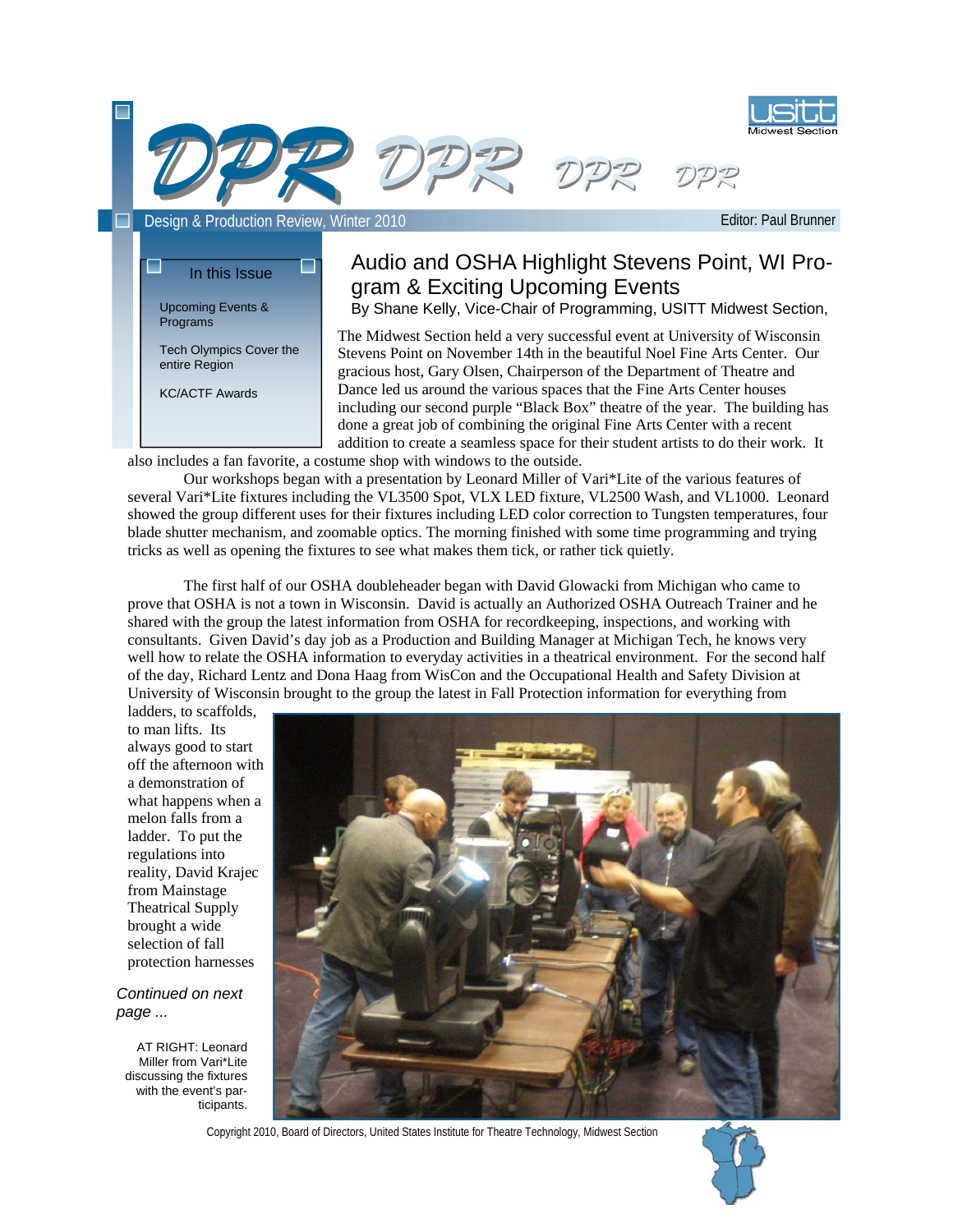### **Design & Production Review Page 2 Design & Production Review**

### Continued from previous page

and devices that many of the participants tried on for size.

 Down the hall in the afternoon, Eric Reese from Sennheiser USA presented a wide selection of microphones and demonstrated their uses in various theatrical applications. Eric moved the group through a wide-ranging discussion of the physics of sound and why its important to microphone selection. The group had an extensive discourse on the proper set-up, coordination, and optimization of wireless systems in the current "RF landscape" in order to avoid wireless interference. Bryan Baumgardner from Clearwing Productions shared how he used a variety of microphone tricks to have an effective production of *RENT* at UW-Stevens Point.

 The Midwest Section will again convene on February 27 at The Theatre School at DePaul University in Chicago. The membership will have the opportunity to work hands-on in a casting and mold making workshop using plaster, two-part urethane plastic, two-part silicone rubber and other materials. If someone is more inclined towards computers, they can partake in a workshop on CNC router software programming and operation. And for those looking for style, the curator of the Costume, Textiles and Personal Artifacts Collection at the Evanston History Center will walk the group through the current collection of clothing from 1900-1910. The afternoon will focus on a Chicago Playworks production of *A Midsummer Night's Dream* at the Historic Merle Reskin Theatre, which will be followed by a tour of the nearly 100 year old building. And if the programming at DePaul isn't enough for you to join us, come for the cake! The Midwest Section will be celebrating USITT's 50<sup>th</sup> Anniversary with cake and photos.

 Following close on the heels of the event in Chicago, will be an event of varied topics in Grand Rapids, Michigan at the Grand Rapids Civic Theatre. The March  $6<sup>th</sup>$  event will includes workshops on Make -up for Theatre, Film, Television, and Photos, the way you can use nearly any commonly used lighting console with moving lights and LEDs, the differences between using an analog or digital sound console, and tips, tricks and techniques for using Styrofoam in scenic construction. Those who want, can also stay for the evening performance of *Joseph and the Amazing Technicolor Dreamcoat* at GRCT.

 If you want more information on any of the programming in the USITT Midwest Section, please visit www.usittmidwest.org or email Shane Kelly, Vice-Chair of Programming at skelly19@depaul.edu.



David Krajec from Mainstage Theatrical Supply helping Mick Alderson adjust his fall arrest harness



# Tech Shootout

This year's project is mini-basketball shooters. Go for the most accurate by making the most baskets from a set free-throw line or longest shot by making your machine adjustable enough to hit free-throws from increasingly greater distances. To win it all, adjustability is key. This year's competition will take place on the east terrace of the Krannert Center for the Performing Arts at the University of Illinois on Saturday, May 1, 2010. Design judging begins at 9 am. We aim to start the shootout at 10.

Spectators are welcome! This year's project is a Contact Beth Martell, bmartell@illinois.edu for answers to your questions.

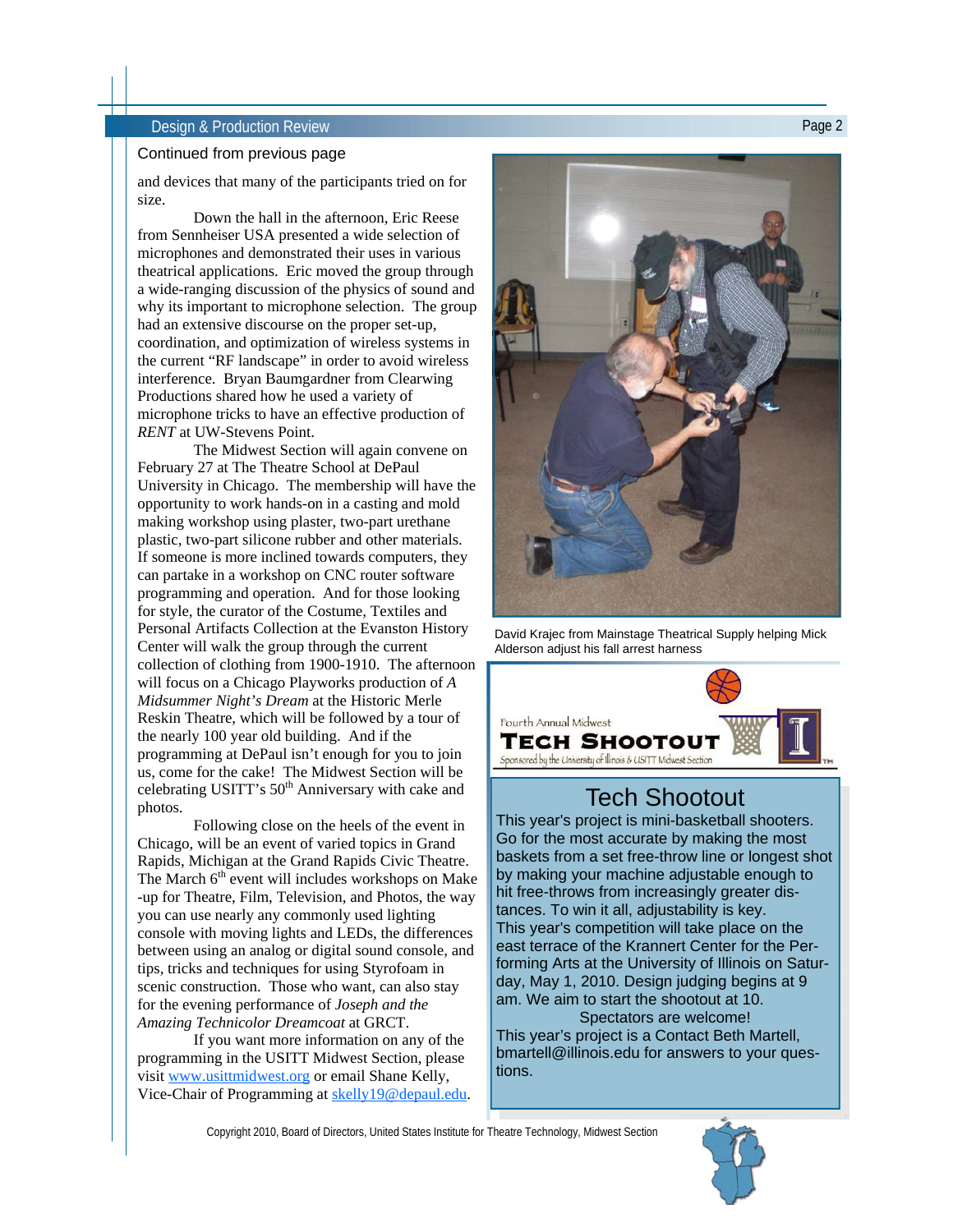# Tech Olympics Report

By Ellen White, Steve Jacobs & Ken Fraza

 Our Section continues to promote and sponsor Tech Olympics at the state theatre festivals in each state of our section. In addition to Section members who donate their time and energies to run the Olympics, the Section purchases T-shirts as swag for competitors. Here in summary are some of the highlights:

# 2009 Wisconsin High School Theatre Festival Tech Olympics enjoys another banner year

 Nearly fifty Wisconsin high school students converged on the campus of the University of Wisconsin-Whitewater for the 2009 Wisconsin High School Theatre Festival Tech Olympics. Seven teams competed in six events throughout the day, culminating with an awards ceremony later that evening in the Young Auditorium.

 Students vied in timed events such as annual favorites Knot Tying (sponsored by Mainstage Theatrical of Milwaukee, WI), Wire a Connector (sponsored by Designlab Chicago) as well as Lighting a Fixture, Prop Shift, and Sewing a Button (all sponsored by ETC). A brand new Rigging competition, sponsored by Milwaukee based Acme Corp was especially well received.

 "The students were very excited and enthusiastic about the new rigging competition," said Tech Olympics Coordinator and ETC Hospitality Coordinator Rick Wolff, adding, "Setting up a truss and chain rigging it played a significant role in the outcome of the final standings, making things that much more intriguing".

 ETC's Kirk Starks (Technical Support Specialist) judged the ever popular Lighting a Fixture competition and had similar sentiments. "It was great to see enthusiasm and competitive spirit in lighting. If only show focus could go that fast…"

 Each event had individual first, second, and third-place winners who all received extensive gifts of tools, theater gadgets, and of course, cool swag, including wildly popular USITT Midwest Tech Olympics t-shirts. The best times of each of the six events from every squad were recorded and tabulated for the Team Competition. The 2009 Champion was Neenah High School, which took the event by storm in their first appearance at the Tech Olympics taking home the trophy and a brand new Source Four® fixture. Kettle

Moraine High School placed second also earning a shiny new Source Four Par, followed by the third place winner Dominican High School "Green Team" earning a trophy and Source Four 26 degree lens tube.

 "Once again it was a phenomenal event and the enthusiasm was contagious and refreshing," added Wolff. "The sponsorship of the Tech Olympics by ETC, the USITT Midwest Section and the local dealers is a great way to encourage the future of the industry."



# META (Michigan)Tech Olympics Continue to Grow

 Despite a snowy slippery drive for many to East Lansing and Michigan State University, the Michigan Educational Theatre Association (META) Festival was again a great success. On Friday afternoon December 4th, 2009, two workshop sessions were dedicated to the Tech Olympics. This year's events were: Hang and Focus a Light, Prop Shift, Costume Change, Sound Setup and Knot Tying.

 Still in its infancy, this being only the second year of the event at META, 26 students from 12 different high schools participated in the Tech Olympics. Primarily organized by Western Michigan University's Patrick Niemi and Matt Knewtson, with the assistance of USITT Midwest and ETC, the students had fun, learned lots, and took away some swag and prizes. One young freshman who was fairly new to being a "tech", took each event in stride, tried her best and walked away saying, "At least I know what I'm getting into now." She was indeed grinning from ear to ear.

 As all of the events are set up as individual events, an Overall Master Technician Award is presented each year to the student who excels in all five

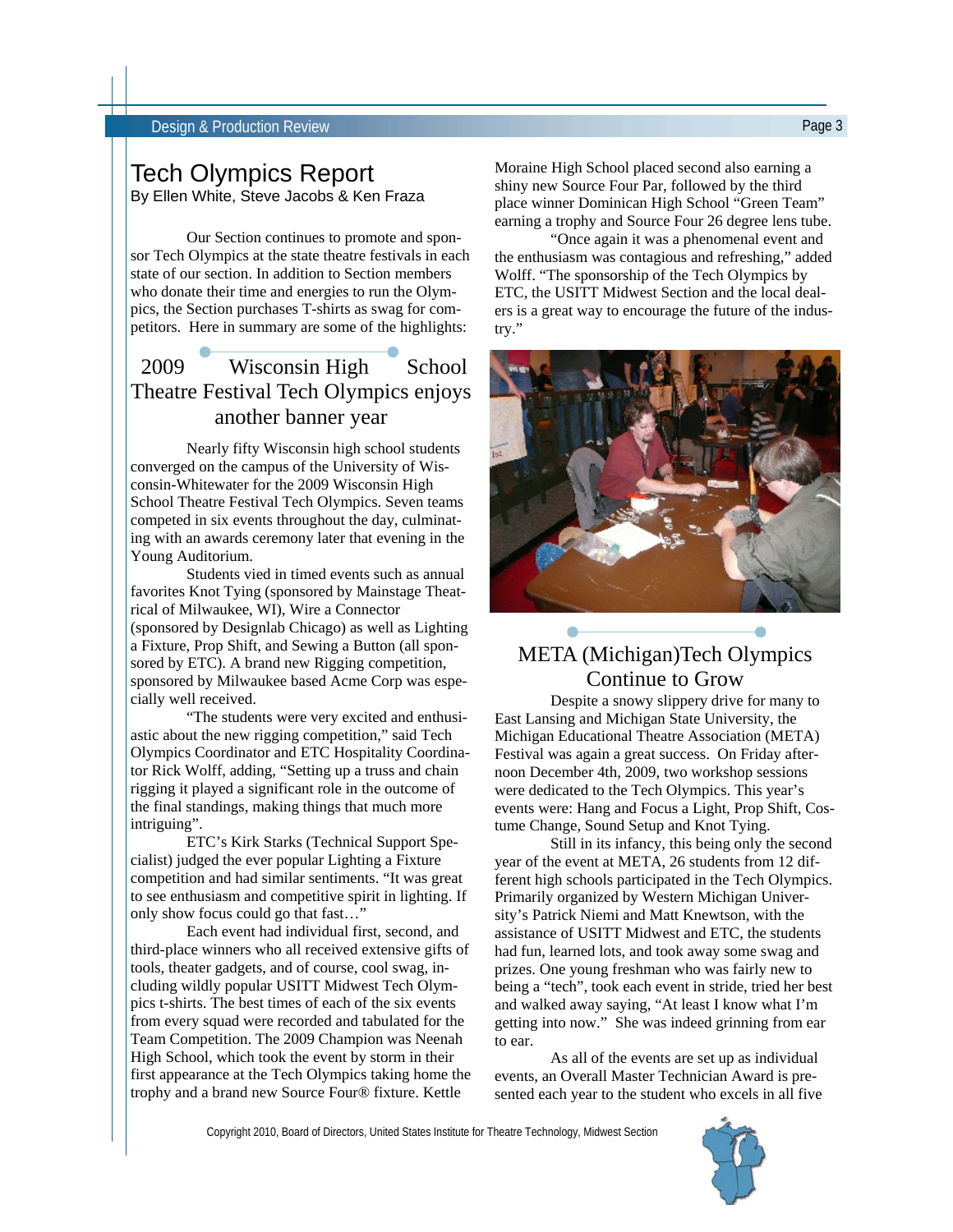### Design & Production Review Page 4

### Continued from previous page

events. Derek Arnold, a student at Wylie E. Groves High School from Beverly Hills, Michigan garnered the award this year. It just so happens that his school also won the First Place Team award. Congratulations to all the students who participated.



# Illinois High School Theatre Festival Olympics Completes 8th Year

 "It was a hard sell back in 2003 the first two years of the Tech Olympics at the Theatre Festival" according to Steve Jacobs, who began the Tech Olympics at the Illinois High School Theatre Festival. "The Theatre Festival committee said that since this was a festival and not competitive, the Olympics would not be appropriate as a competition. After some effort to make the Olympics appear less competitive, the committee slowly bought into the concept.

 Now that the festival has completely embraced the Olympics, we have no trouble with it being a competition! It is most rewarding to see that each year we no longer have to ask to be included. We have the same day, time and venue each year and now hear 'You will be doing this again next year, won't you?' Students now look forward to the event each year!"

 Illinois' events included: wiring a plug, Nicopress, light focus, prop change, costume quick change, knot tying, sound system set-up and flat construction. Seventeen different schools were represented with a total of 79 students competing. For s second year in a row, the first and second place team prize of a Source Four went to Naperville Central and University High School, respectively. A big thanks goes out to the many high school teachers and Midwest Section members who helped, and of course to ETC for their generous donation of Source Fours as prizes and the many vendors who supplied swag for the competitors!

 In Illinois, the winners must stop by the Midwest Section table in the Exhibit Hall to learn about the Section, find out the results of the Tech Olympics, collect their swag, and in the case of the winning team, have their picture taken! Note the new Section display (created by M.C. Friedrich) behind the Naperville Central High School team.



# Results from the Indiana Thespian Conference

 The 2010 Indiana State Thespian Conference was held the weekend of January 22-24, 2010 on the campus of Vincennes University in the brand new Red Skelton Theatre. This was the first time Vincennes had hosted the Conference and the Tech Olympics (called the Tech Challenge) at their campus.

 In past years there have been about 450 student delegates, sponsors and chaperones to the state conference. This year there was a dramatic increase to 600 delegates. Following that trend, the Tech Olympics had a similar increase. In the past six years we've averaged 30 students at each conference. This year it jumped up to 44 competitors! This caused Indianapolis Stage Sales and Rental to scramble to create a lot more "swag bags" than in the past! Ellen White with ETC also contributed more items for those "goody bags" as well as her generous donations of an ETC Source Four PAR and a Source Four ellipsoid for the top two teams!

 Students competed in these five events: Lighting a Geometric Shape, Sound System Set-Up,

Copyright 2010, Board of Directors, United States Institute for Theatre Technology, Midwest Section Visit www.usitt.org for information, registration, sessions and activities

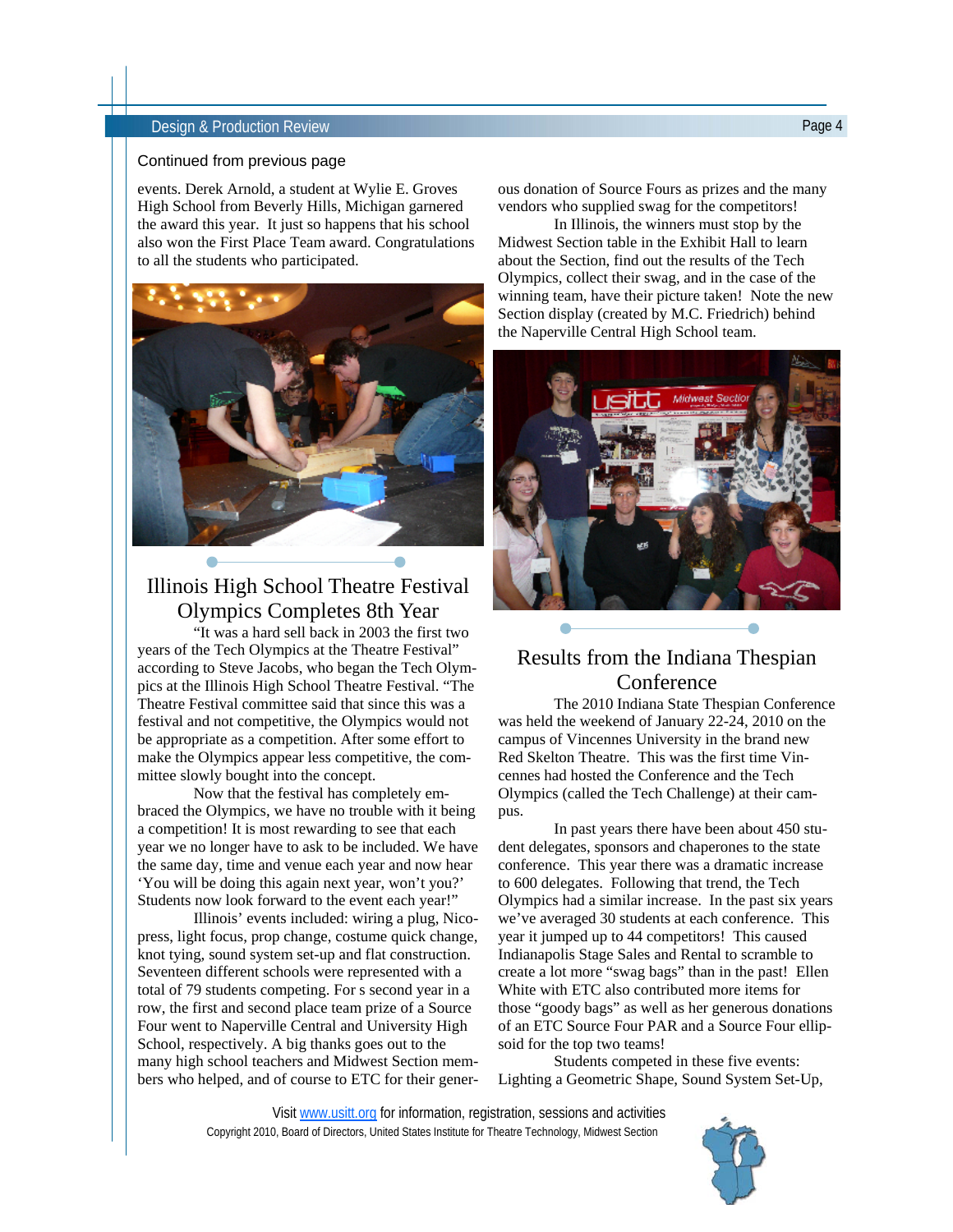### Design & Production Review Page 5

### Continued from previous page

Props Quick Change, Basic Knots Tying and Folding a Backdrop as a team event.

 This year Richard Wood (the Red Skelton Theater's T.D.) and Michael Legate (the theater department's T.D.) supplied undergraduate students as judges for most events. The lighting station was judged by David Del Coletti (recently retired from the Indiana State University Theater Department). Randy Riggs, the Sales Manager from Indianapolis Stage developed an Excel spreadsheet for scoring. This was its trial run and except for a couple of minor glitches it worked well and saved a lot of time in the tabulation of results!

The winners of the teams awards this year were: 1st Place – Warren Central High School (Indianapolis area) ETC Source Four ellipsoid 2nd Place – Carmel High School (Carmel) – ETC Source Four PAR 3rd Place – Reitz Memorial High School (Evansville) 4th Place – Logansport High School (Logansport)

Anyone in the Section who is interested in helping with any of the Tech Olympics should contact any one of us! It is truly a fun time to see all of the novice, and experienced, technicians!

> Steve: sjacobs192@comcast.net Ken: FrazaK@lcsc.k12.in.us Ellen: ellen.white@etcconnect.com







# Information for Upcoming Events

Visit www.usittmidwest.com

Shane Kelly, Vice-Chair of Programming skelly19@depaul.edu.